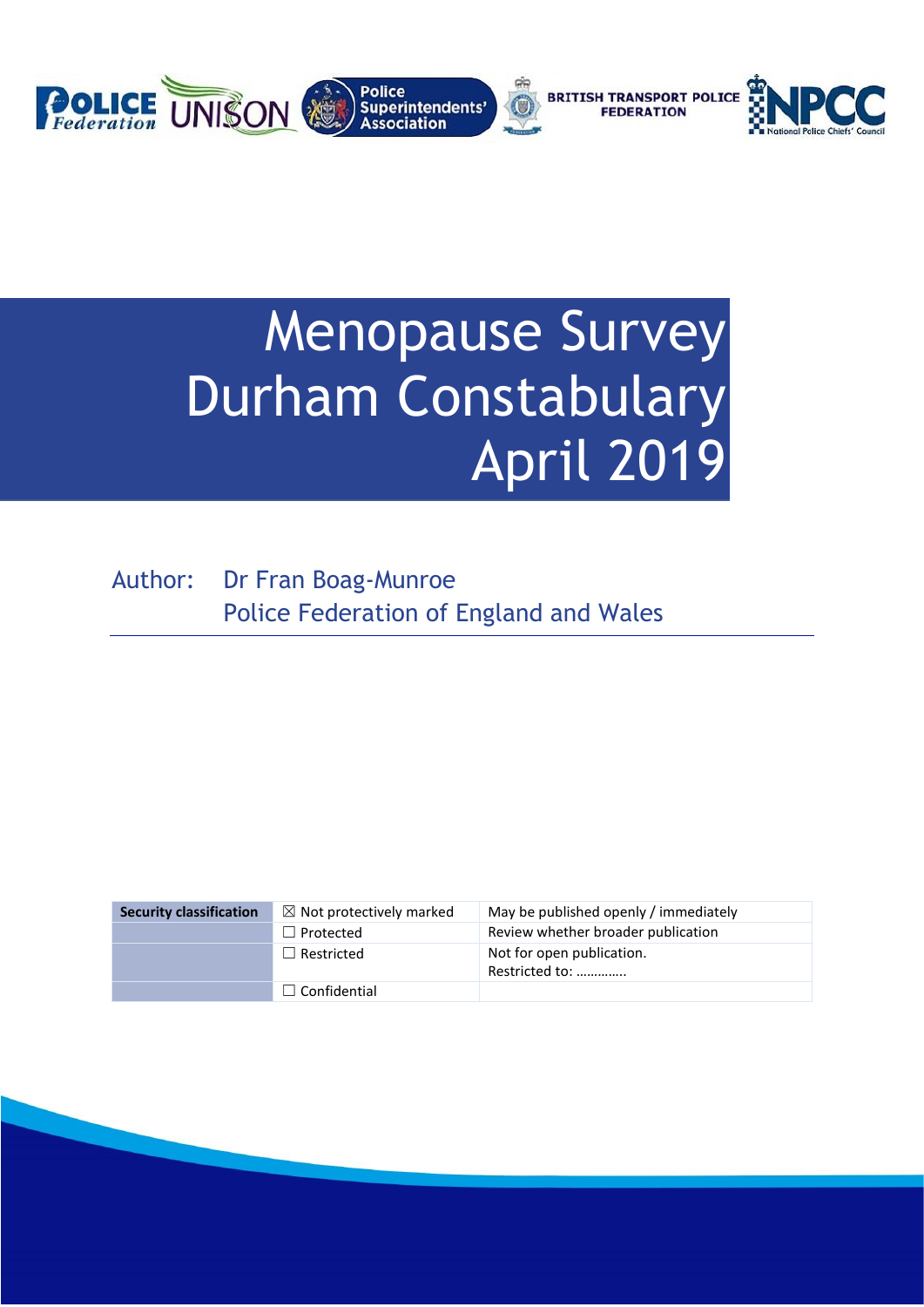### **Contents**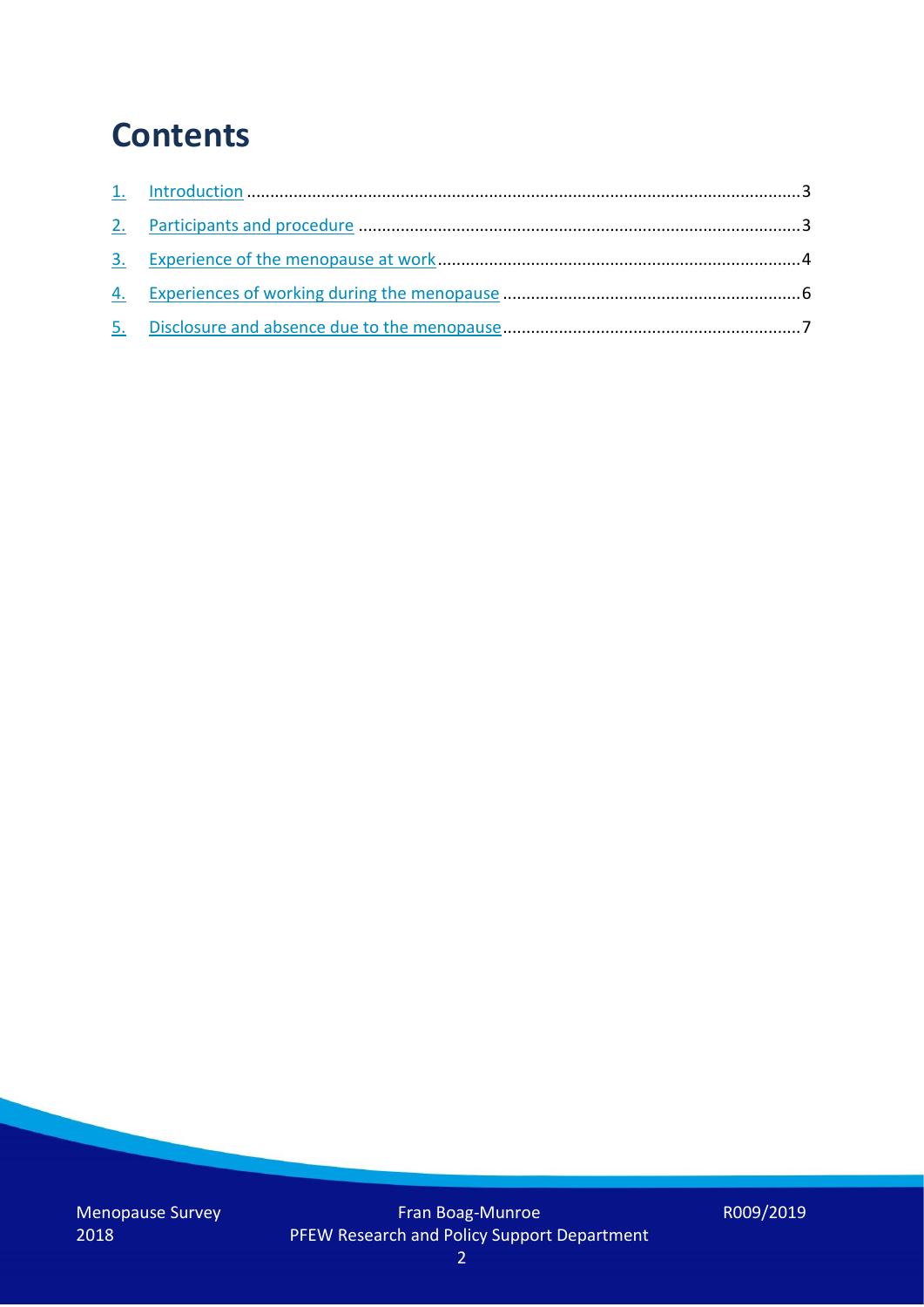# **1. Introduction**

The Menopause Survey was the first of its kind to examine the experiences and awareness of the menopause amongst police officers and police staff at a national level in England and Wales. In particular, it looked at the experiences of individuals who have either gone through or are going through the menopause, as well as the experiences and awareness of managers and supervisors in terms of supporting individuals who are going through the menopause.

This report provides an overview of some of the key findings from the survey for Durham Constabulary.

### **2. Participants and procedure**

Overall 74 responses were received from respondents in Durham Constabulary. 38% of responses were from police officers and 62% were from police staff.

56 respondents completed questions about their experiences of the menopause at work. 22 respondents answered questions relevant to line managers and supervisors (there was an overlap of 17 respondents who completed both sets of questions). A further 13 responses were received from other respondents within Durham Constabulary (i.e. respondents without personal experience of the menopause or managerial responsibilities.

This report only provides a summary of responses to questions about the experience of the menopause at work. Due to the smaller number of respondents who answered questions relevant to line managers or questions relevant to individuals who do not have personal experience of the menopause, these responses have not been reported below, however they have been included within the national statistics.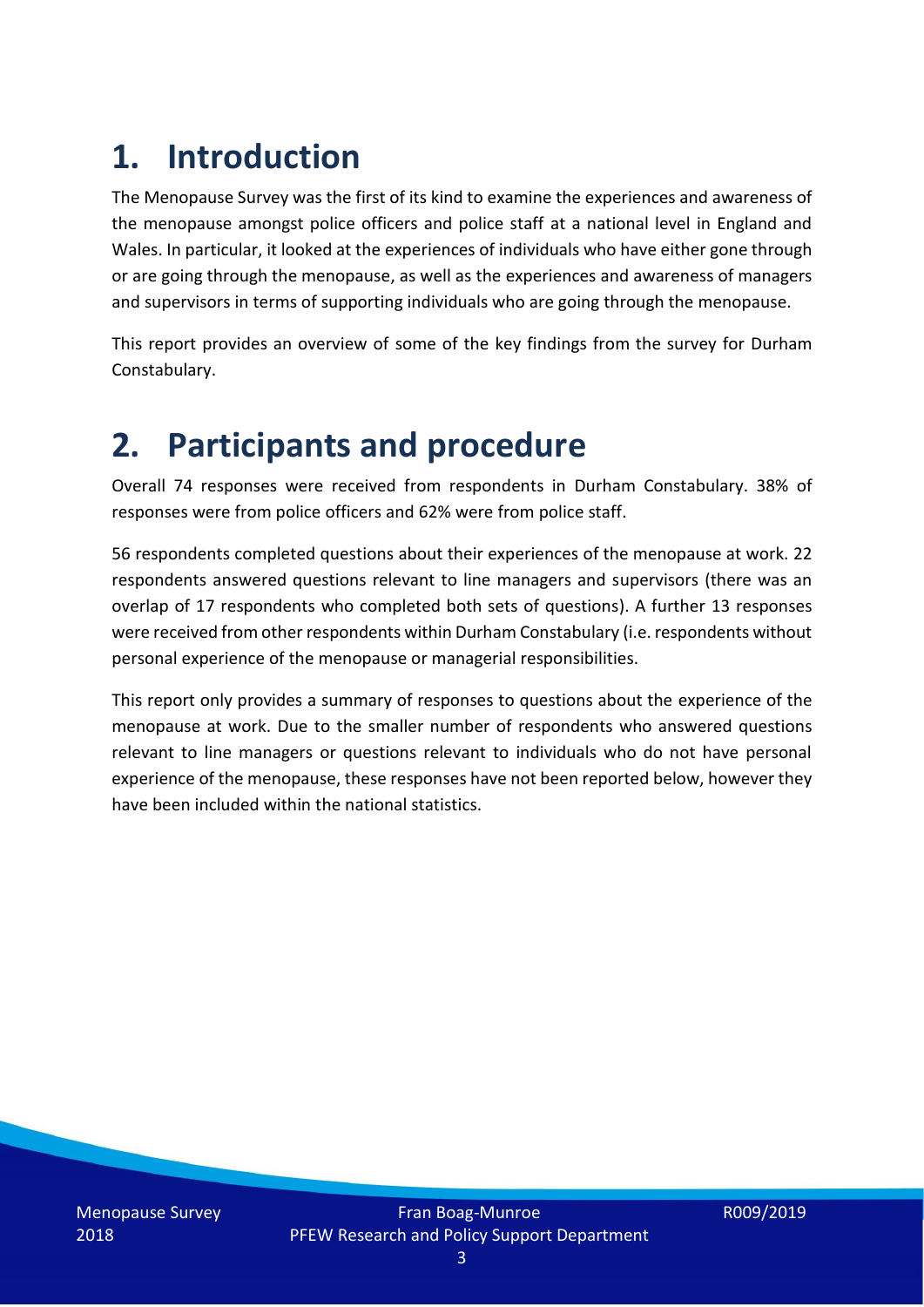### **3. Experience of the menopause at work**

82% of respondents in Durham Constabulary said that symptoms of the menopause were either moderately or extremely problematic. This is higher than the national average, where 76% of respondents reported that symptoms of the menopause were moderately or extremely problematic.



Respondents were asked about the aspects of their working environment that made coping with symptoms of the menopause moderately or extremely difficult. The proportion of respondents in Durham Constabulary who reported that these aspects of their working environment made coping moderately or extremely difficult are presented in Table 1 below, along with the corresponding proportions for the country as a whole.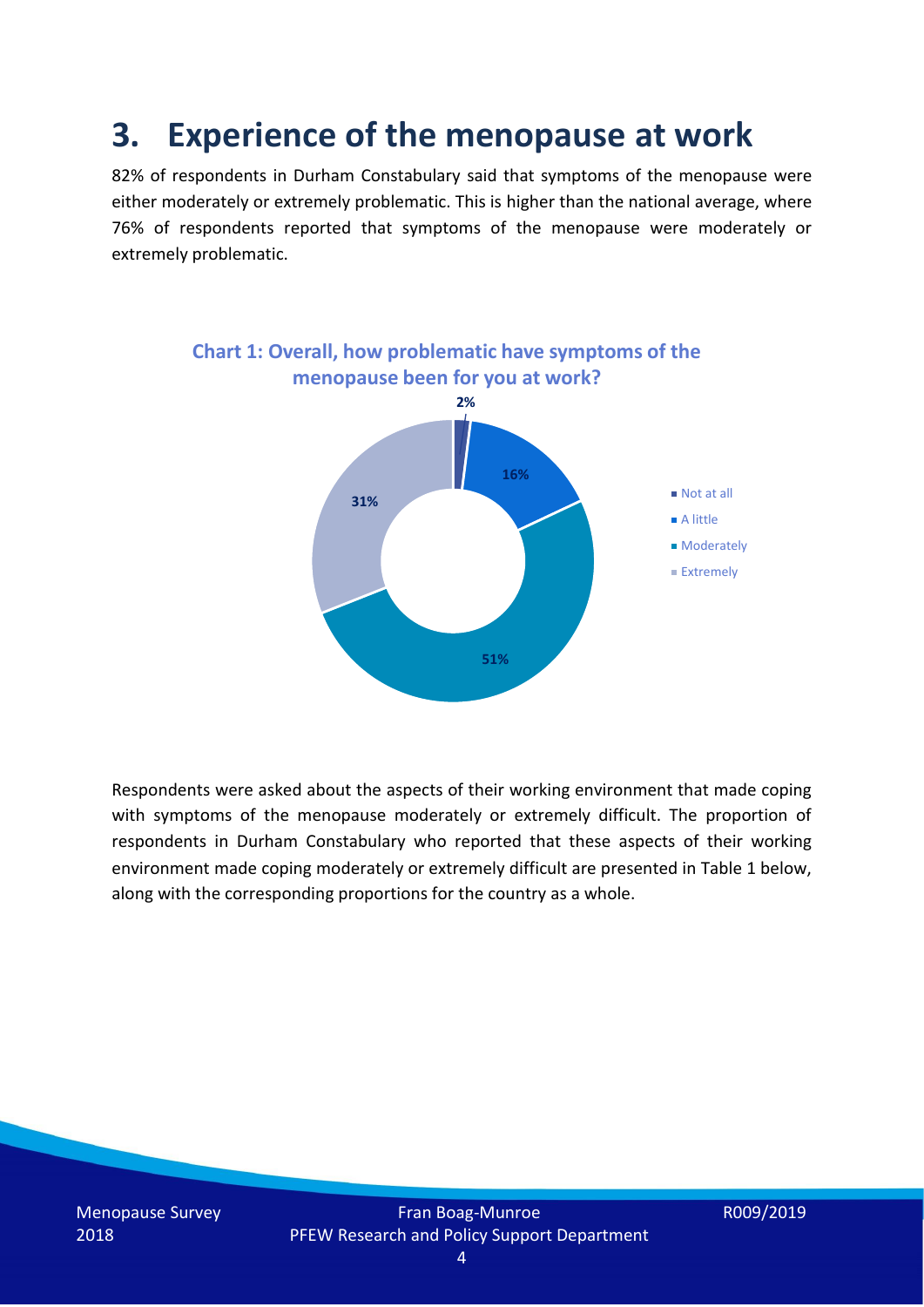Table 1: Aspects of the working environment (where applicable) that made coping with symptoms of the menopause moderately or extremely difficult

|                                   | <b>Durham Constabulary</b> | <b>National Sample</b> |
|-----------------------------------|----------------------------|------------------------|
| <b>Recalling detailed</b>         | 50%                        | 50%                    |
| information                       |                            |                        |
| <b>Having to work shifts</b>      | 19%                        | 33%                    |
| <b>Having fixed working hours</b> | 20%                        | 20%                    |
| The temperature of your           | 61%                        | 61%                    |
| working environment               |                            |                        |
| Inadequate opportunity to         | 56%                        | 57%                    |
| control ventilation in your       |                            |                        |
| working environment               |                            |                        |
| Inadequate access to toilet       | 23%                        | 16%                    |
| <b>facilities</b>                 |                            |                        |
| <b>Shared offices/workspaces</b>  | 31%                        | 27%                    |
| The physical demands of           | 25%                        | 26%                    |
| the job                           |                            |                        |
| The design of uniforms            | 21%                        | 23%                    |
| The pressure of tight             | 42%                        | 32%                    |
| deadlines                         |                            |                        |
| <b>Your workload</b>              | 50%                        | 38%                    |
| <b>Not being office-based</b>     | 11%                        | 9%                     |
| <b>Having to make difficult</b>   | 28%                        | 26%                    |
| decisions within your job         |                            |                        |
| <b>Having to attend formal</b>    | 19%                        | 18%                    |
| meetings                          |                            |                        |
| <b>Having to maintain your</b>    | 16%                        | 18%                    |
| position for long periods         |                            |                        |
| without relief                    |                            |                        |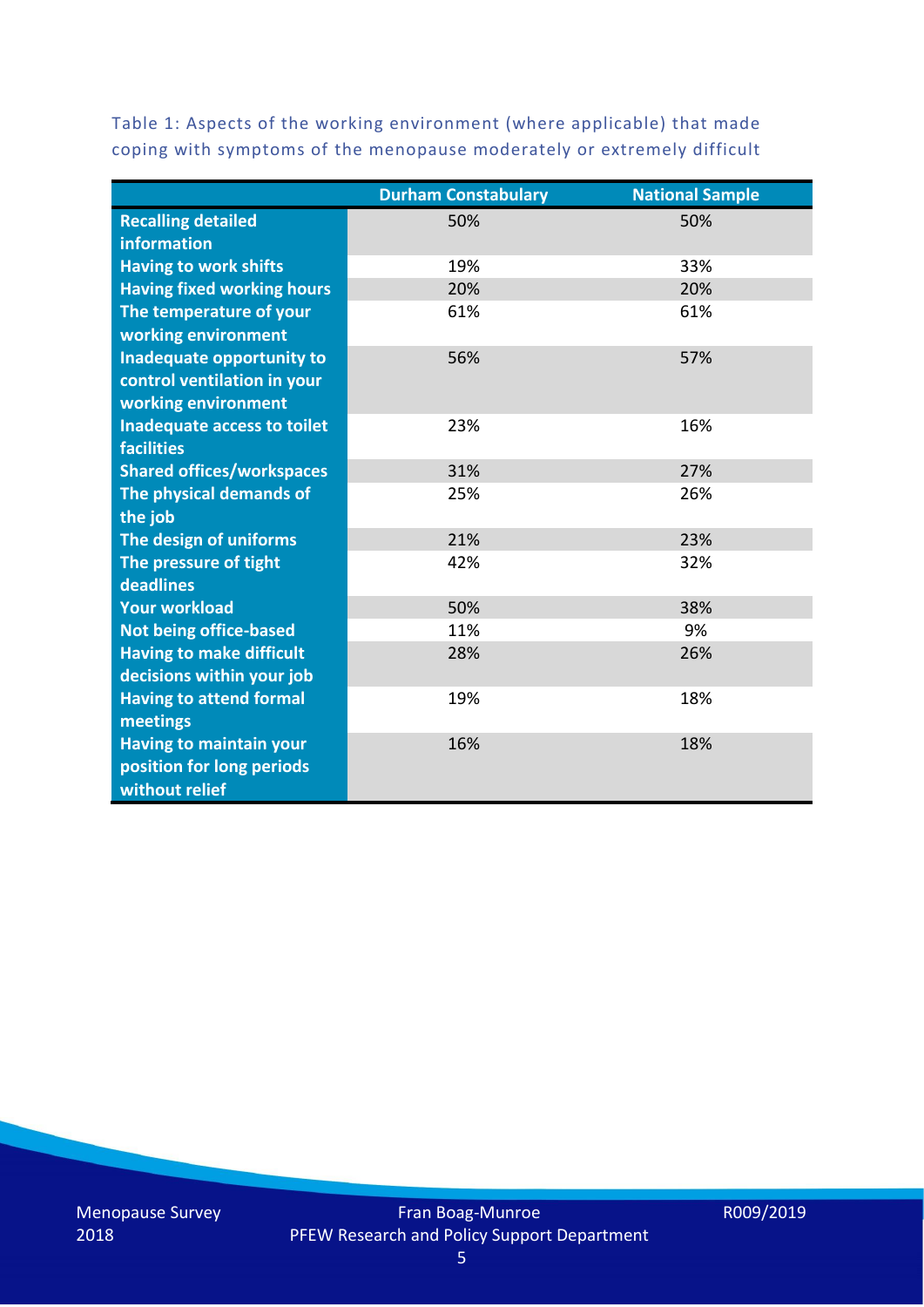### **4. Experiences of working during the**

### **menopause**

41% of respondents in Durham Constabulary said that they felt that their job performance had been negatively affected by the menopause. This is lower than the national sample, where 46% felt that their job performance had been negatively affected by the menopause.

21% of respondents felt that the menopause had negatively affected their manager's and colleagues' views on their competence at work. Within the national sample, 21% of respondents who had either gone through or were going through the menopause felt this way.

18% of respondents in Durham Constabulary said that they had considered leaving because they have found it difficult to deal with the menopause at work. This is lower than the national average, where 20% of respondents said that they had considered leaving as a result of the menopause.



#### **Chart 2: Experiences of work as a result of the menopause**